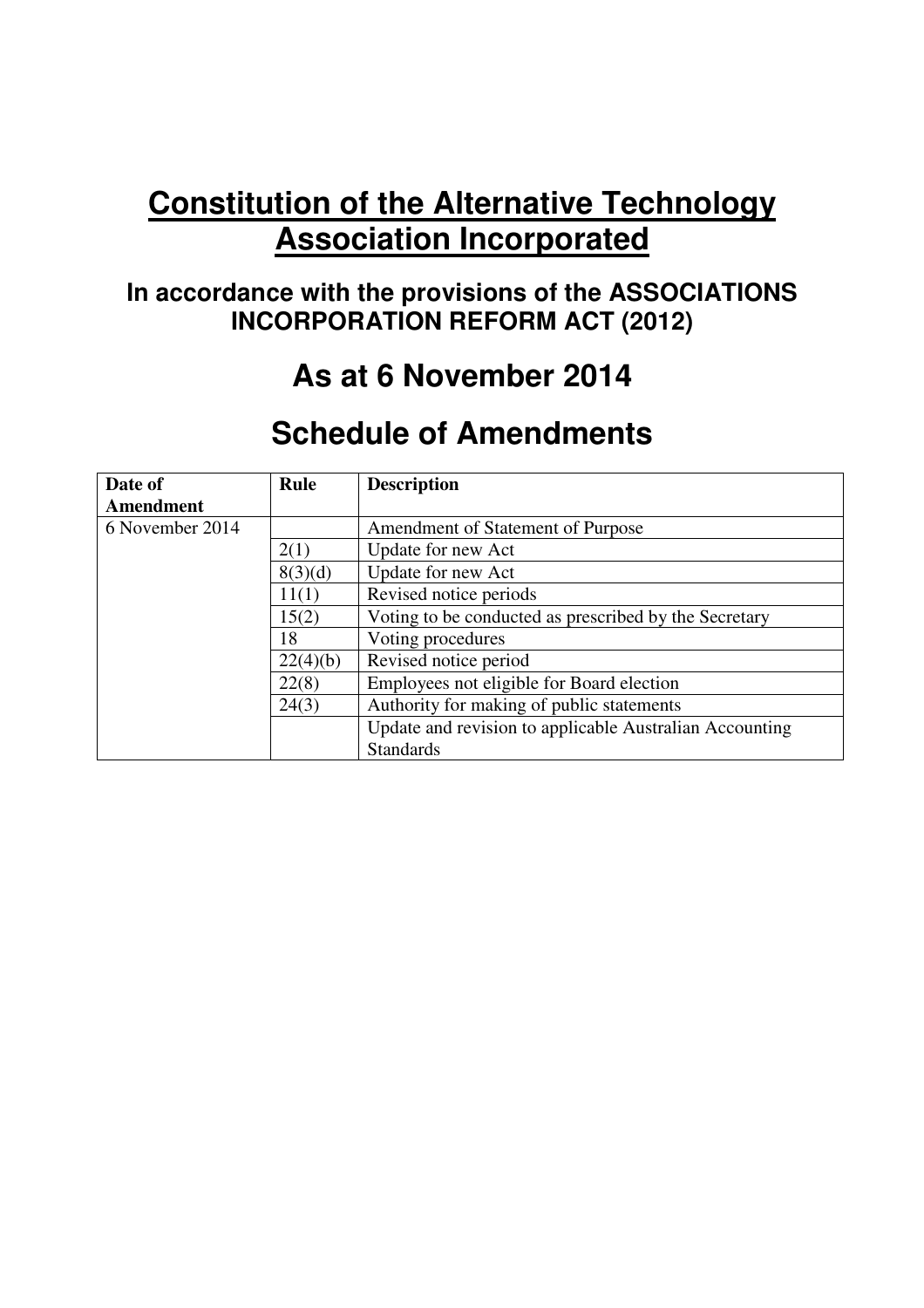# **Statement of Purposes**

The purposes for which the proposed incorporated association is established are:

- 1 To be a highly trusted and sought after source of knowledge, expertise and inspiration on sustainable technologies and lifestyles for communities and householders
- 2 To maintain an independent and credible knowledge base built on our technical expertise and our member's practical experiences
- 3 To support the householder and communities to accelerate the adoption of practical and effective sustainability solutions
- 4 To establish and maintain a public fund to be called the Renewable Energy Development Trusts Fund for the specific purpose of accepting gifts and donations to support and further the objectives above. The Fund will be managed to receive all gifts of money or property for this purpose and any money received because of such gifts must be credited to its bank account. The Fund must not receive any other money or property into its account and it must comply with subdivision 30-E of the Income Tax Assessment Act 1997.
- 5 To promote such things as are incidental to the attainment of the above objects and any of them.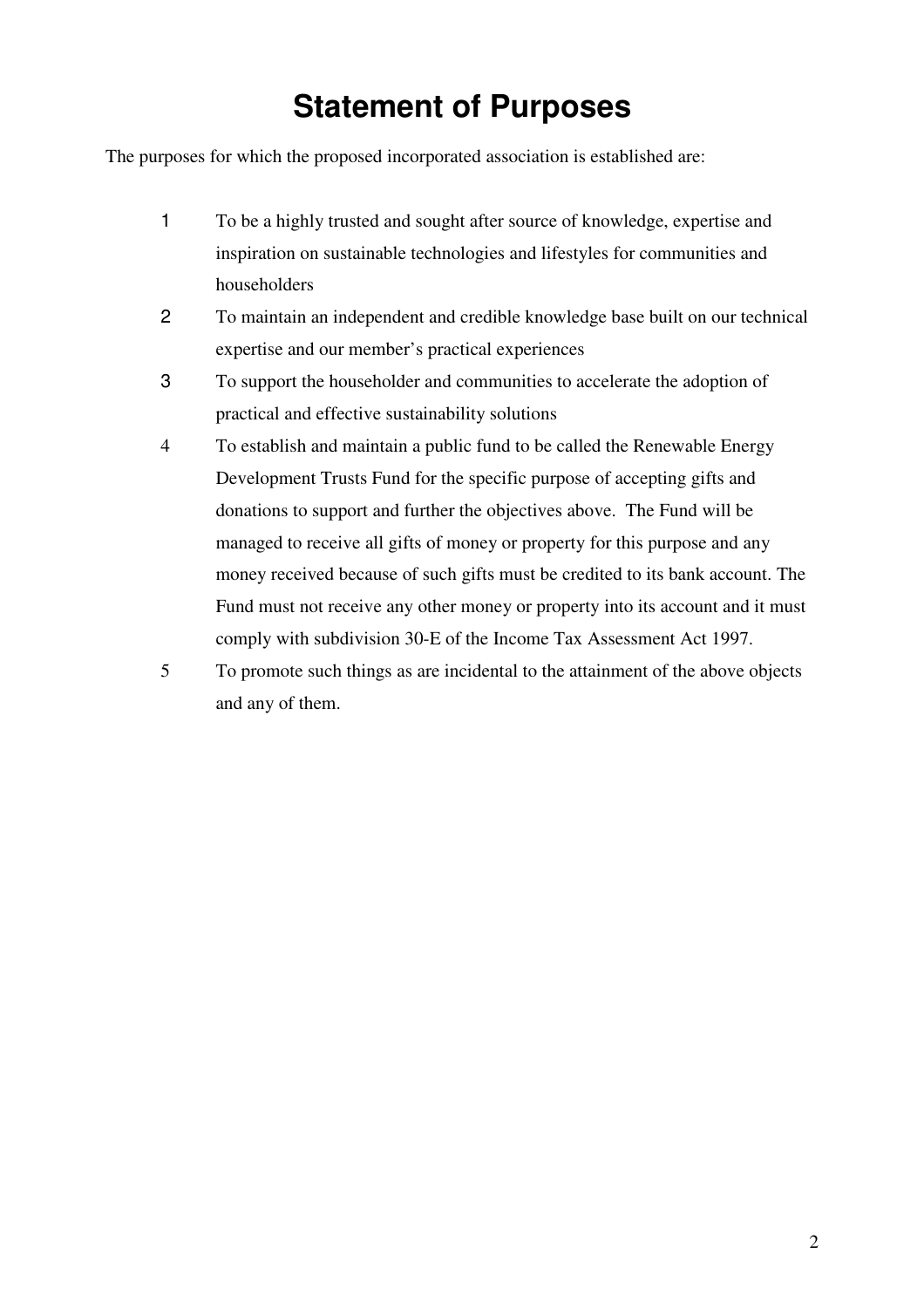## **Rules of the Alternative Technology Association Incorporated**

## **1.** *Name*

The name of the incorporated association is the Alternative Technology Association Incorporated (in these Rules called "the Association").

## **2.** *Definitions*

(1) In these Rules, unless the contrary intention appears-

**"Act"** means the Association Incorporation Reform Act 2012

**"Board"** means the committee of management of the Association;

**"financial year"** means the year ending on 30 June;

**"general meeting"** means a general meeting of members convened in accordance with rule 11.

**"member"** means a member of the Association;

**"ordinary member of the Board"** means a member of the Board who is not an officer of the Association under Rule 21;

**"Regulations"** means regulations under the Act;

**"relevant documents"** has the same meaning as in the Act.

(2) In these Rules, a reference to the Secretary of an Association is a reference--

(a) if a person holds office under these Rules as Secretary of the Association--to that person; and

(b) in any other case, to the public officer of the Association.

#### **3.** *Alteration of the rules*

These Rules and the statement of purposes of the Association must not be altered except in accordance with the Act.

#### **4.** *Membership, entry fees and subscription*

(1) The Board may determine, by ordinary motion in accordance with these Rules, the application fee, annual fee and other amounts (if any) that a member of the association must pay as a necessary condition of membership of the Association.

(2) Members must, when identified as such: (a) comply with these Rules;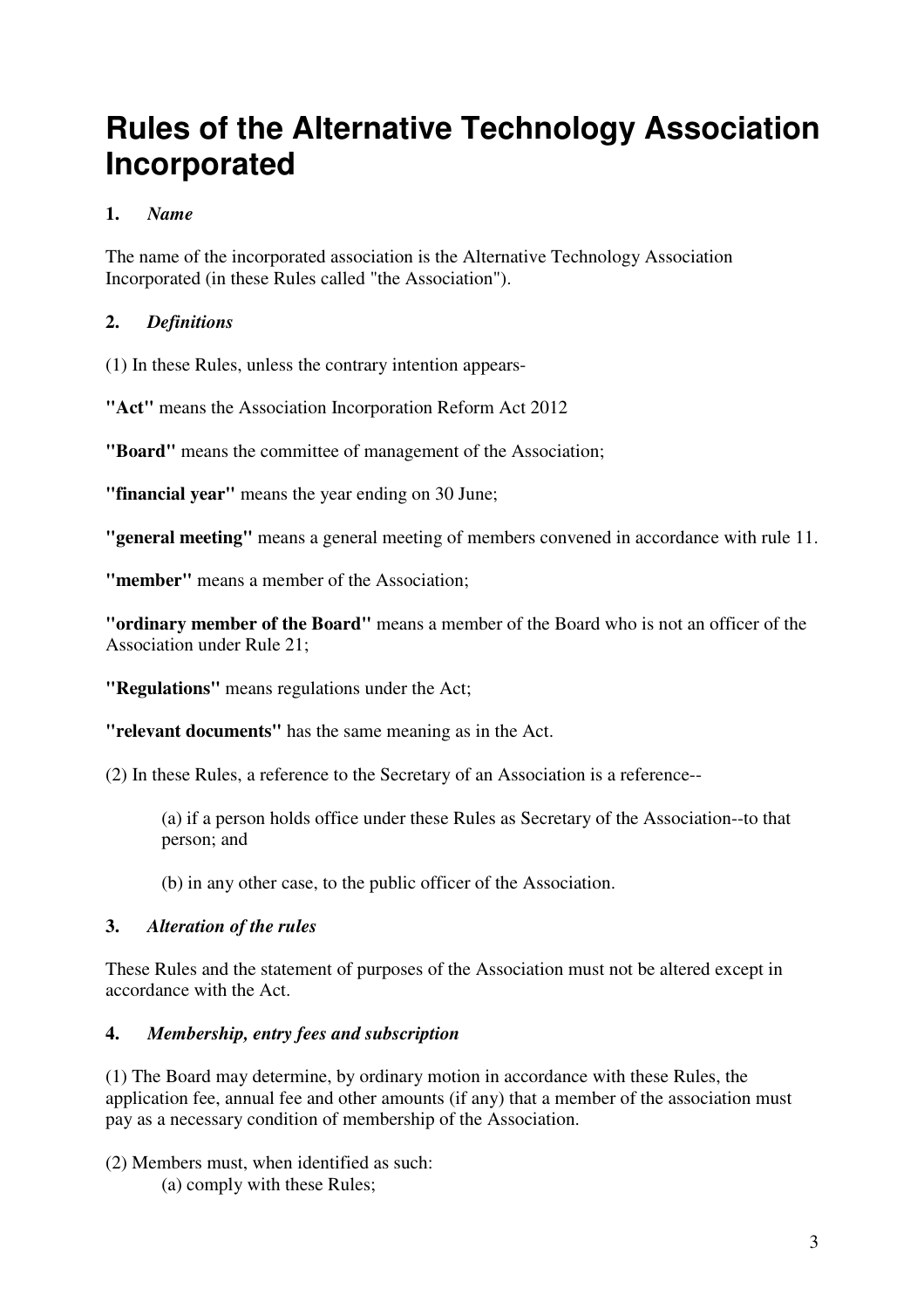(b) not act in a manner that may reasonably be considered to be conduct unbecoming a member or prejudicial to the interests of the Association.

(3) The payment of money in accordance with rule 4(1) and conduct set out in rule 4(2) are the only pre-requisites to membership of the association.

(4) The association must keep and maintain a register of members containing the name and contact details of each member.

(5) A person becomes a member and is entitled to exercise the rights of membership when his or her name is entered in the register of members.

(6) A right, privilege, or obligation of a person by reason of membership of the Association-

(a) is not capable of being transferred or transmitted to another person; and

(b) terminates upon the cessation of membership whether by death or resignation or otherwise.

### **5.** *Ceasing membership*

Any member who fails to pay any amount required to be paid pursuant to Rule 4 within 30 days of that amount becoming due ceases to be a member and the register of members must be amended accordingly.

### **6.** *Discipline, suspension and expulsion of members*

(1) Subject to these Rules, if the Board is of the opinion that a member has refused or neglected to comply with these Rules, or has been guilty of conduct unbecoming a member or prejudicial to the interests of the Association, the Board may by resolution--

- (a) suspend that member from membership of the Association for a specified period; or
- (b) expel that member from the Association.

(2) A resolution of the Board under sub-rule (1) does not take effect unless--

(a) at a meeting held in accordance with sub-rule (3), the Board confirms the resolution; and

(b) if the member exercises a right of appeal to the Association under this rule, the Association confirms the resolution in accordance with this rule.

(3) A meeting of the Board to confirm or revoke a resolution passed under sub-rule (1) must be held not earlier than 14 days, and not later than 28 days, after notice has been given to the member in accordance with sub-rule  $(4)$ .

(4) For the purposes of giving notice in accordance with sub-rule (3), the Secretary must, as soon as practicable, cause to be given to the member a written notice-

(a) setting out the resolution of the Board and the grounds on which it is based; and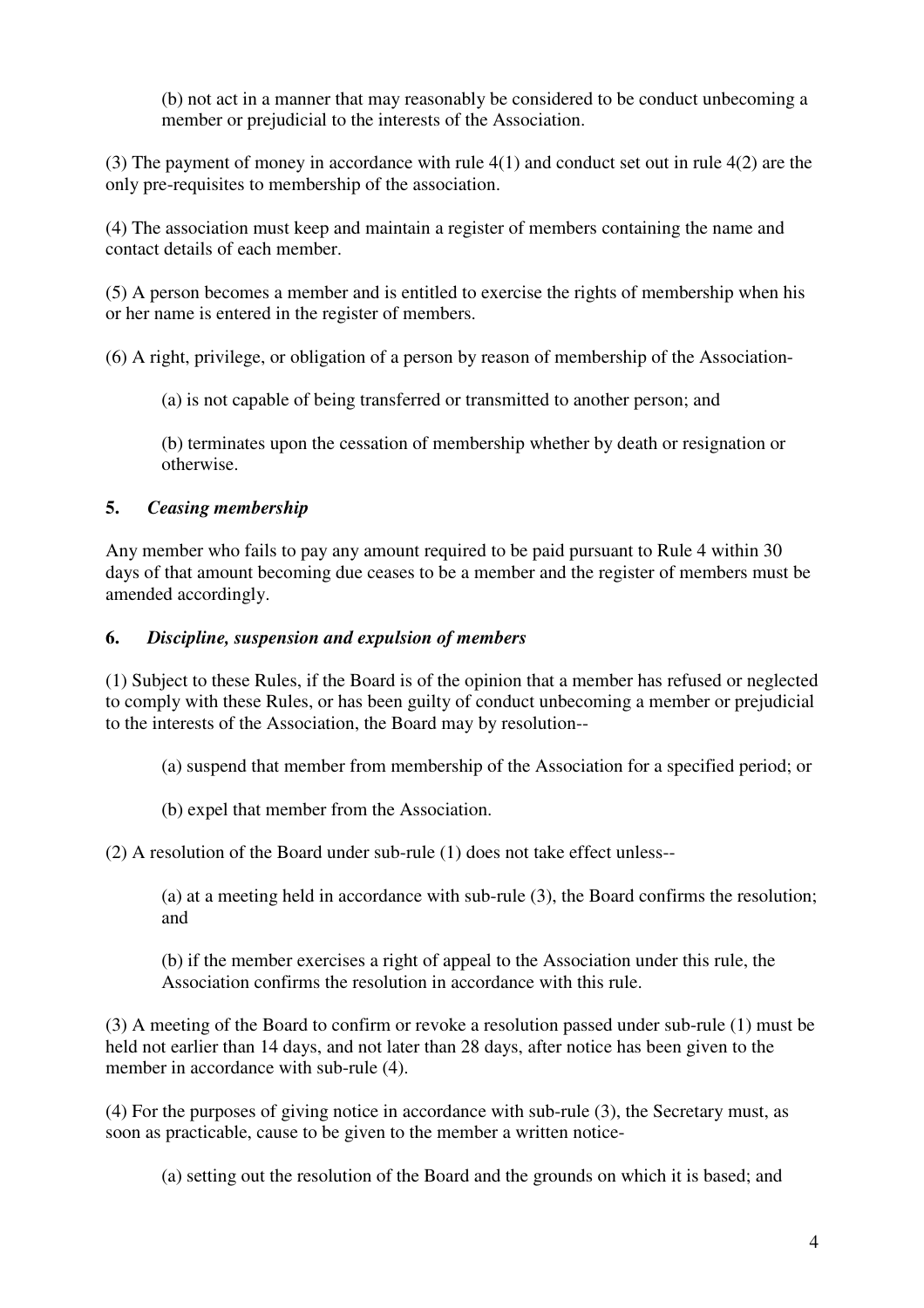(b) stating that the member, or his or her representative, may address the Board at a meeting to be held not earlier than 14 days and not later than 28 days after the notice has been given to that member; and

(c) stating the date, place and time of that meeting; and

(d) informing the member that he or she may do one or both of the following-

(i) attend that meeting;

(ii) give to the Board before the date of that meeting a written statement seeking the revocation of the resolution;

(e) informing the member that, if at that meeting, the Board confirms the resolution, he or she may, not later than 48 hours after that meeting, give the Secretary a notice to the effect that he or she wishes to appeal to the Association in general meeting against the resolution.

(5) At a meeting of the Board to confirm or revoke a resolution passed under sub-rule (1), the Board must-

(a) give the member, or his or her representative, an opportunity to be heard; and

(b) give due consideration to any written statement submitted by the member; and

(c) determine by resolution whether to confirm or to revoke the resolution.

(6) If at the meeting of the Board, the Board confirms the resolution, the member may, not later than 48 hours after that meeting, give the Secretary a notice to the effect that he or she wishes to appeal to the Association in general meeting against the resolution.

(7) If the Secretary receives a notice under sub-rule (6), he or she must notify the Board and the Board must convene a general meeting of the Association to be held within 21 days after the date on which the Secretary received the notice.

(8) At a general meeting of the Association convened under sub-rule (7)--

(a) no business other than the question of the appeal may be conducted; and

(b) the Board may place before the meeting details of the grounds for the resolution and the reasons for the passing of the resolution; and

(c) the member, or his or her representative, must be given an opportunity to be heard; and

(d) the members present must vote by secret ballot on the question whether the resolution should be confirmed or revoked.

(9) A resolution is confirmed if, at the general meeting, not less than two-thirds of the members vote in person, or by proxy, in favour of the resolution. In any other case, the resolution is revoked.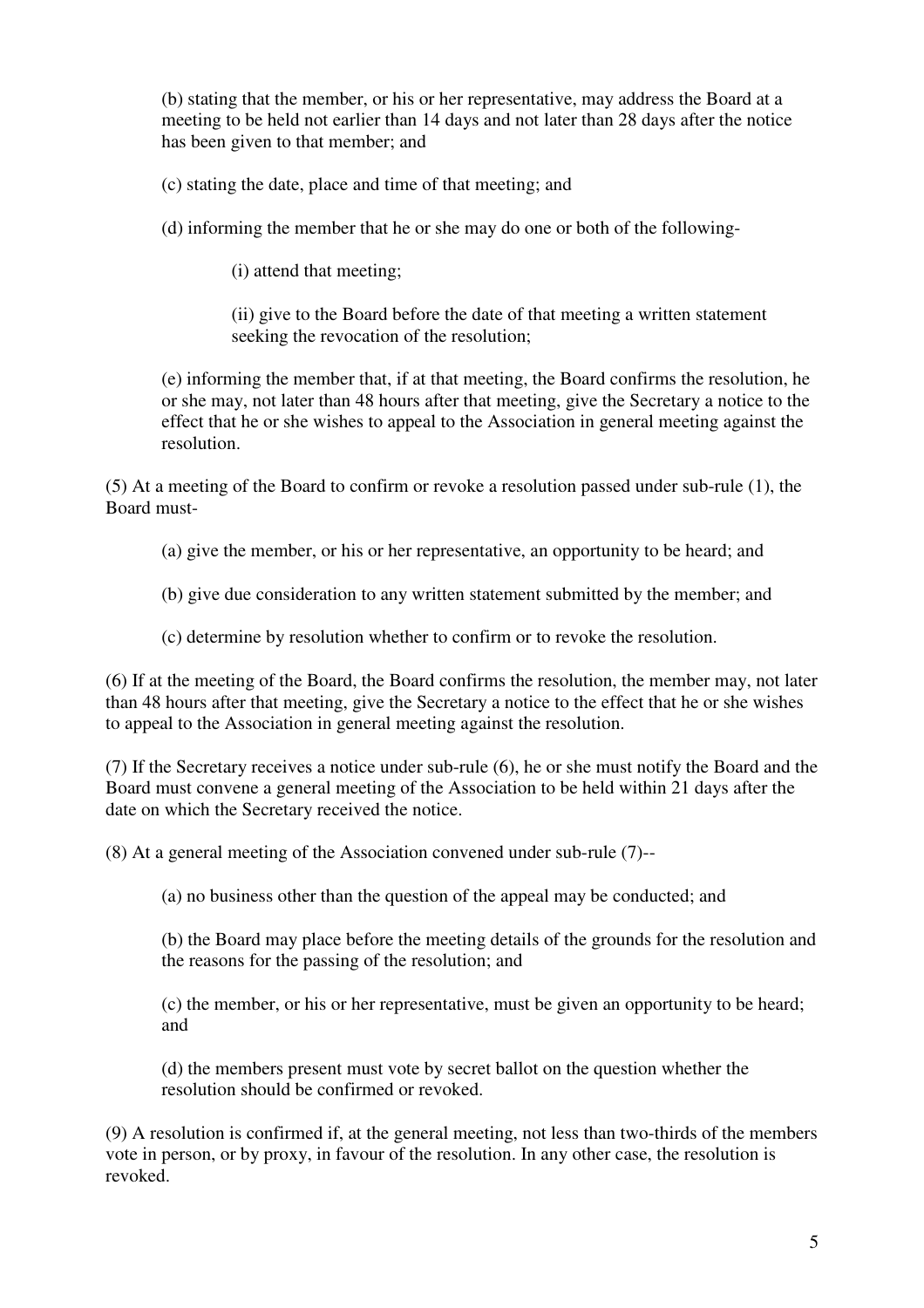#### **7.** *Disputes and mediation*

(1) The grievance procedure set out in this rule applies to disputes under these Rules between-

- (a) a member and another member; or
- (b) a member and the Association.

(2) The parties to the dispute must meet and discuss the matter in dispute, and, if possible, resolve the dispute within 14 days after the dispute comes to the attention of all of the parties.

(3) If the parties are unable to resolve the dispute at the meeting, or if a party fails to attend that meeting, then the parties must, within 10 days, hold a meeting in the presence of a mediator.

(4) The mediator must be-

- (a) a person chosen by agreement between the parties; or
- (b) in the absence of agreement-

(i) in the case of a dispute between a member and another member, a person appointed by the Board of the Association; or

(ii) in the case of a dispute between a member and the Association, a person who is a mediator appointed or employed by the Dispute Settlement Centre of Victoria (Department of Justice).

- (5) A member of the Association can be a mediator.
- (6) The mediator cannot be a member who is a party to the dispute.
- (7) The parties to the dispute must, in good faith, attempt to settle the dispute by mediation.
- (8) The mediator, in conducting the mediation, must--

(a) give the parties to the mediation process every opportunity to be heard; and

(b) allow due consideration by all parties of any written statement submitted by any party; and

(c) ensure that natural justice is accorded to the parties to the dispute throughout the mediation process.

(9) The mediator must not determine the dispute.

(10) If the mediation process does not result in the dispute being resolved, the parties may seek to resolve the dispute in accordance with the Act or otherwise at law.

#### **8.** *Annual general meetings*

(1) The Board may determine the date, time and place of the annual general meeting of the Association.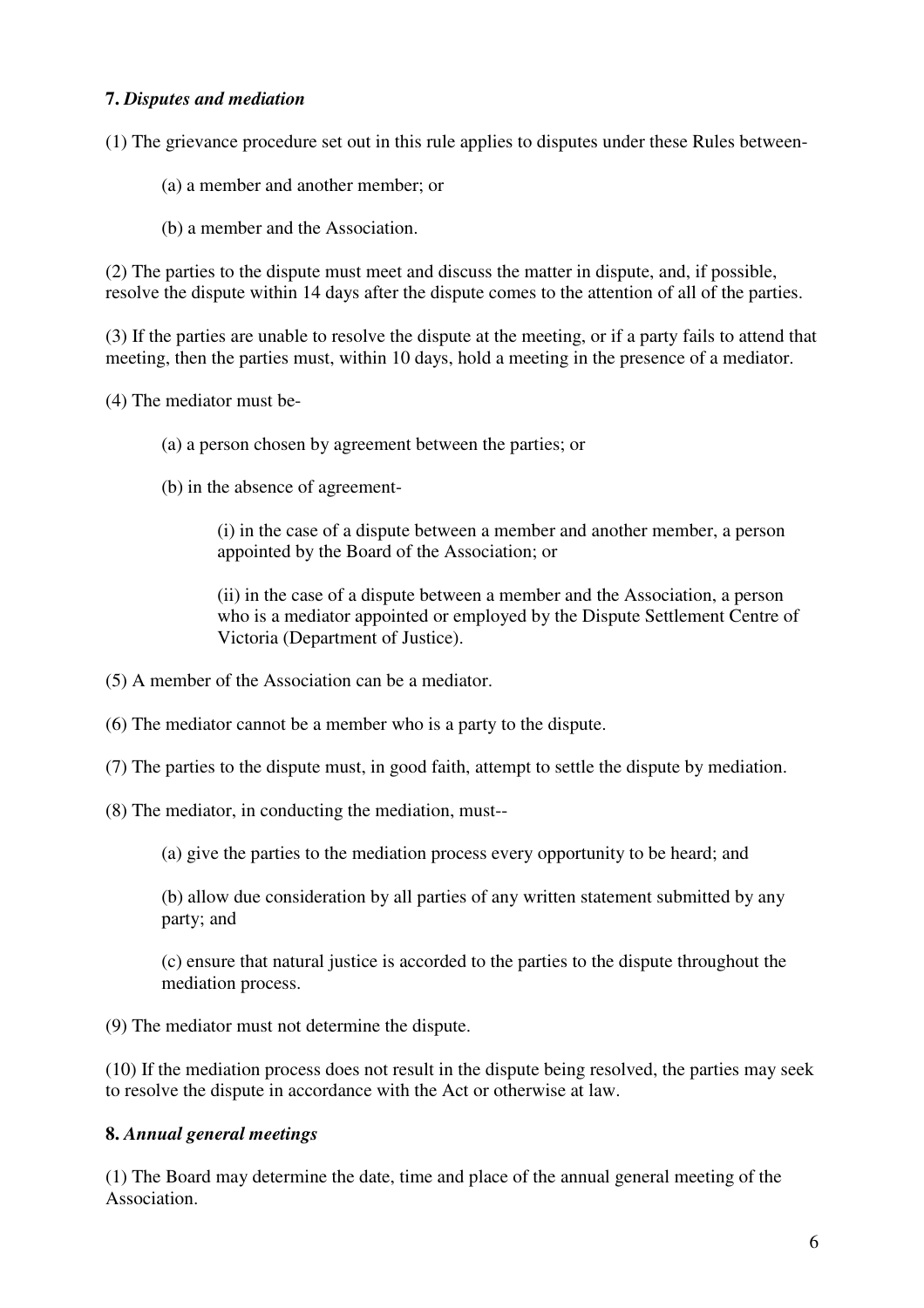(2) The notice convening the annual general meeting must specify that the meeting is an annual general meeting.

(3) The ordinary business of the annual general meeting shall be-

(a) to confirm the minutes of the previous annual general meeting and of any general meeting held since that meeting; and

(b) to receive from the Board reports upon the transactions of the Association during the last preceding financial year; and

(c) to elect members of the Board; and

(d) to receive and consider the statement submitted by the Association in accordance with Part 7 of the Act being:

- (i) the income and expenditure of the incorporated association during its last financial year;
- (ii) the assets and liabilities of the incorporated association at the end of its last financial year;
- (iii) the mortgages, charges and securities of any description affecting any of the property of the incorporated association at the end of its last financial year; and
- (iv) in respect of each trust of which the incorporated association was trustee during a period, being the whole or any part of the last financial year of the incorporated association—
	- (a) the income and expenditure of the trust during that period;
	- (b) the assets and liabilities of the trust during that period; and
	- (c) the mortgages, charges and securities of any description affecting any of the property of the trust at the end of that period; and
- (v) any trust, held on behalf of the incorporated association by a person or body other than the incorporated association, in which funds or assets of the incorporated association are placed.

(4) The annual general meeting may conduct any special business of which notice has been given in accordance with these Rules.

#### **9.** *Special general meetings*

(1) In addition to the annual general meeting, any other general meetings may be held in the same year.

(2) All general meetings other than the annual general meeting are special general meetings.

(3) The Board may, whenever it thinks fit, convene a special general meeting of the Association.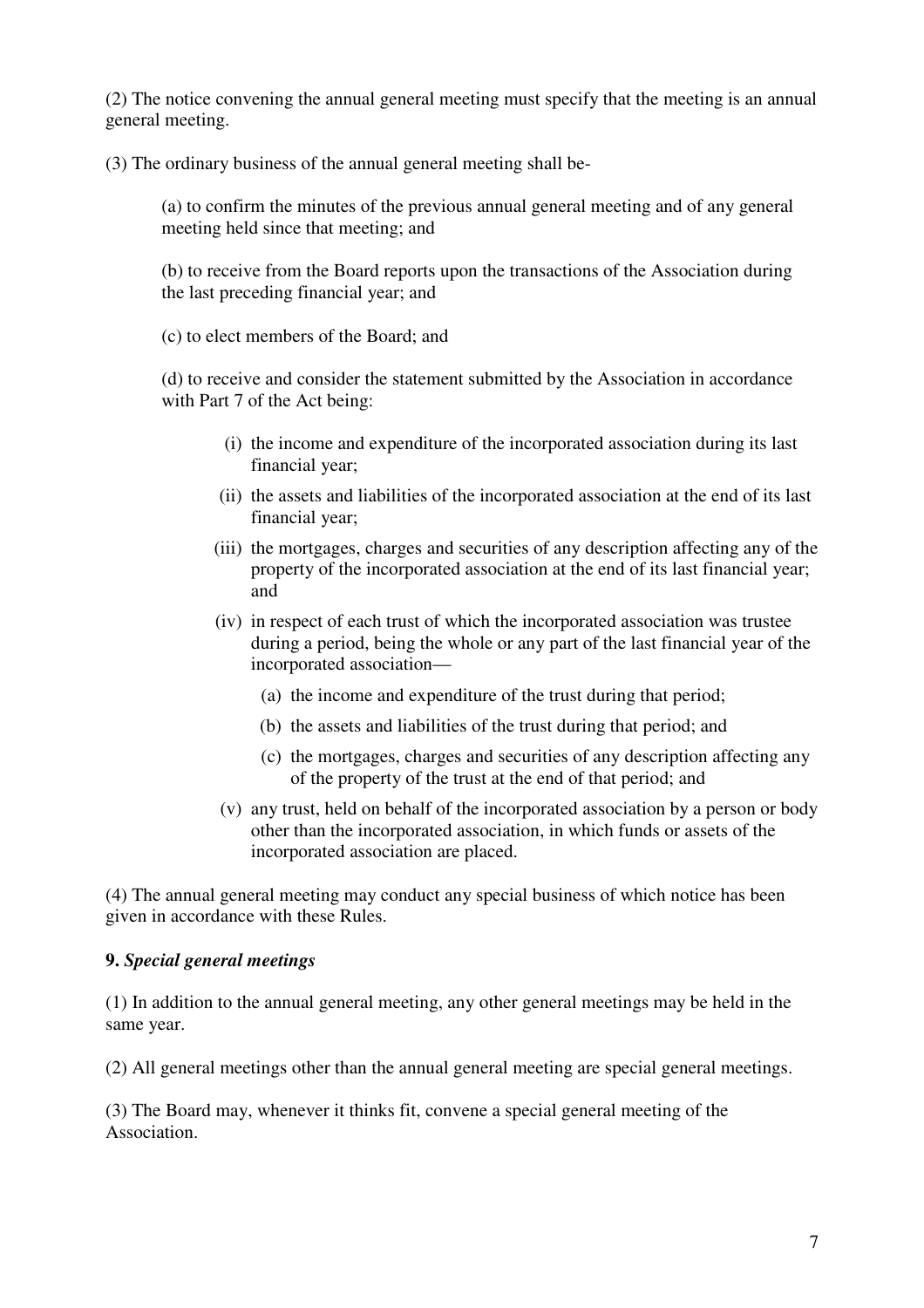(4) If, but for this sub-rule, more than 15 months would elapse between annual general meetings, the Board must convene a special general meeting before the expiration of that period.

(5) The Board must, on the request in writing of members representing not less than 5 per cent of the total number of members, convene a special general meeting of the Association.

(6) The request for a special general meeting must--

- (a) state the objects of the meeting; and
- (b) be signed by the members requesting the meeting; and
- (c) be sent to the address of the Secretary.

(7) If the Board does not cause a special general meeting to be held within one month after the date on which the request is sent to the address of the Secretary, the members making the request, or any of them, may convene a special general meeting to be held not later than 3 months after that date.

(8) If a special general meeting is convened by members in accordance with this rule, it must be convened in the same manner so far as possible as a meeting convened by the Board and all reasonable expenses incurred in convening the special general meeting must be refunded by the Association to the persons incurring the expenses.

### **10.** *Special business*

All business that is conducted at a special general meeting and all business that is conducted at the annual general meeting, except for business conducted under the rules as ordinary business of the annual general meeting, is deemed to be special business.

#### **11.** *Notice of general meetings*

(1) The Secretary of the Association, at least 21 days, or if a special resolution has been proposed at least 28 days, before the date fixed for holding a general meeting of the Association, must cause to be sent to each member of the Association, a notice stating the place, date and time of the meeting and the nature of the business to be conducted at the meeting.

(2) No business other than that set out in the notice convening the meeting may be conducted at the meeting.

(3) A member intending to bring any business before a meeting may notify in writing (including by electronic means), the Secretary of that business, who must include that business in the notice calling the next general meeting.

## **12.** *Quorum at general meetings*

(1) No item of business may be conducted at a general meeting unless a quorum of members entitled under these Rules to vote is present at the time when the meeting is considering that item.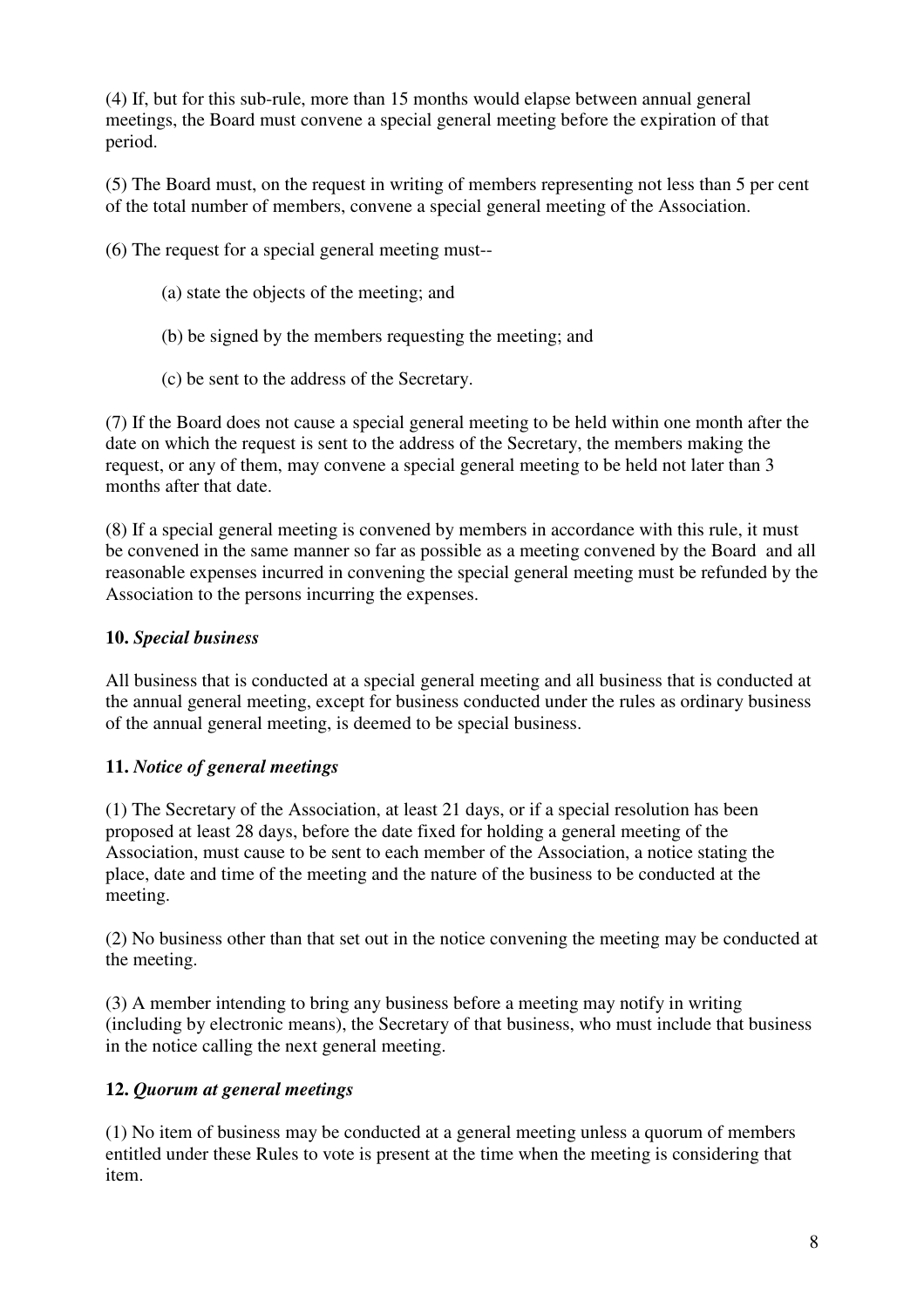(2) Ten members personally present (being members entitled under these Rules to vote at a general meeting) constitute a quorum for the conduct of the business of a general meeting.

(3) If, within half an hour after the appointed time for the commencement of a general meeting, a quorum is not present-

(i) in the case of a meeting convened upon the request of members--the meeting must be dissolved; and

(ii) in any other case--the meeting shall stand adjourned to the same day in the next week at the same time and (unless another place is specified by the Chairperson at the time of the adjournment or by written notice to members given before the day to which the meeting is adjourned) at the same place.

(4) If at the adjourned meeting the quorum is not present within half an hour after the time appointed for the commencement of the meeting, the members personally present (being not less than six) shall be a quorum.

#### **13.** *Presiding at general meetings*

(1) The President, or in the President's absence, the Vice-President, shall preside as Chairperson at each general meeting of the Association.

(2) If the President and the Vice-President are absent from a general meeting, or are unable to preside, the members present must select one of their number to preside as Chairperson.

#### **14.** *Adjournment of meetings*

(1) The person presiding may, with the consent of a majority of members present at the meeting, adjourn the meeting from time to time and place to place.

(2) No business may be conducted at an adjourned meeting other than the unfinished business from the meeting that was adjourned.

(3) If a meeting is adjourned for 14 days or more, notice of the adjourned meeting must be given in accordance with rule 12(4).

(4) Except as provided in sub-rule (3), it is not necessary to give notice of an adjournment or of the business to be conducted at an adjourned meeting.

#### **15.** *Voting at general meetings*

(1) Upon any question arising at a general meeting of the Association, a member has one vote only.

(2) All votes must be given in a manner as prescribed by the Secretary.

(3) In the case of an equality of voting on a question, the Chairperson of the meeting is entitled to exercise a second or casting vote.

(4) A member is not entitled to vote at a general meeting unless all moneys due and payable by the member to the Association have been paid.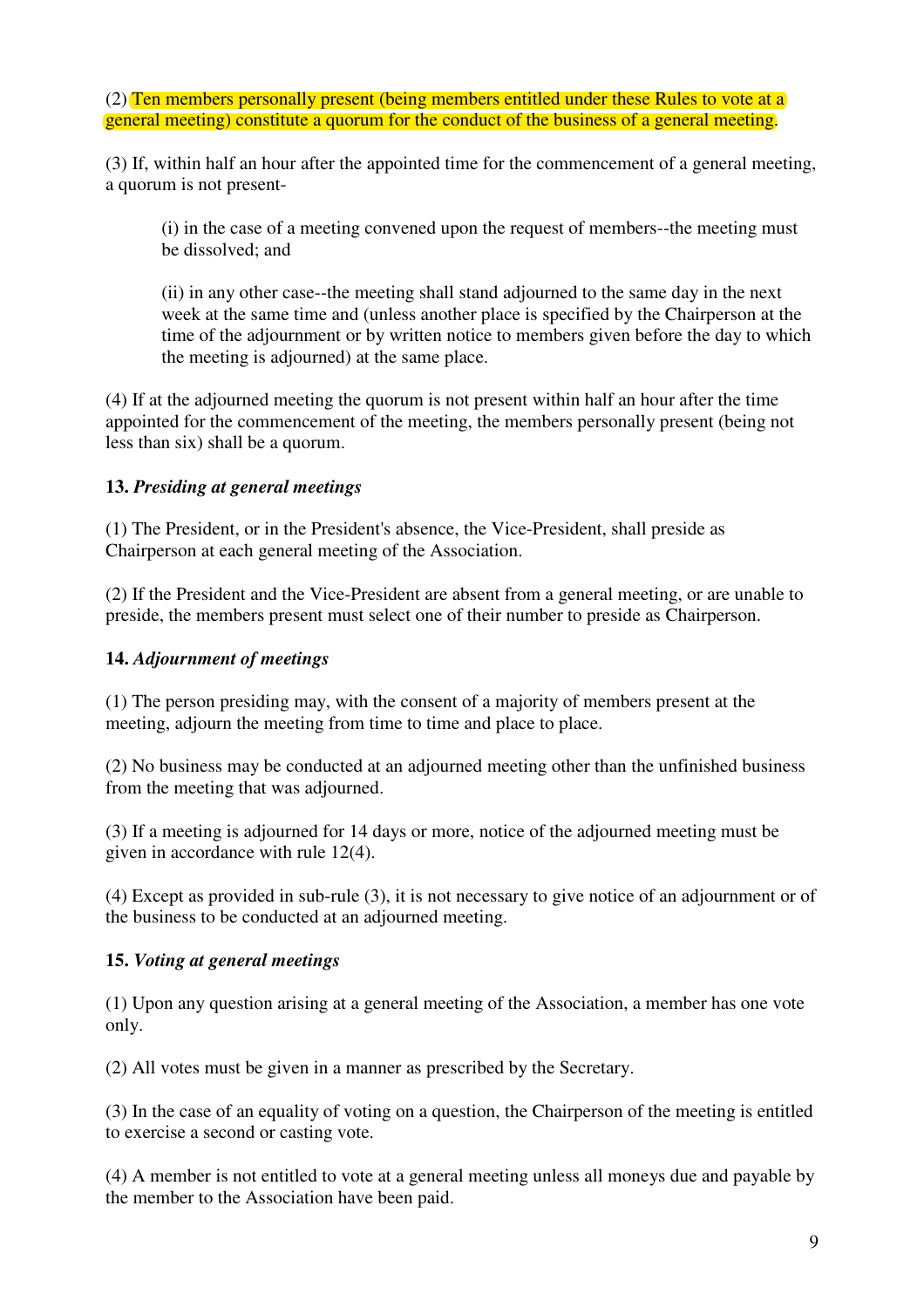#### **16.** *Manner of determining whether resolution carried*

If a question arising at a general meeting of the Association is determined on a show of hands-

- (a) a declaration by the Chairperson that a resolution has been-
	- (i) carried; or
	- (ii) carried unanimously; or
	- (iii) carried by a particular majority; or
	- (iv) lost; and
- (b) an entry to that effect in the minute book of the Association--

is evidence of the fact, without proof of the number or proportion of the votes recorded in favour of, or against, that resolution.

#### **17.** *Proxies*

(1) Each member is entitled to appoint another member as a proxy by notice given to the Secretary no later than 24 hours before the time of the meeting in respect of which the proxy is appointed.

(2) The notice appointing the proxy must be in the form set out in Appendix 1.

#### **18.** *Voting by ballot*

- (1) A ballot may be held to determine an election or proposal.
- (2) All votes must be received at least 24 hours before the scheduled start time of the meeting.
- (3) Where a ballot is held, the Board shall appoint a Returning Officer not being a Director or employee and he or she shall be responsible for those matters connected with the ballot.

#### **19.** *Board*

(1) The Board--

#### (a) shall retain ultimate control and management of the business and affairs of the Association;

(b) may, in exercising its powers of control and management, employ one or more staff including a Chief Executive Officer or other similar position if it considers it appropriate to do so;

(c) shall, if staff are employed, delegate to the staff, such powers and functions as the Board considers appropriate for the proper exercise of the business and affairs of the Association;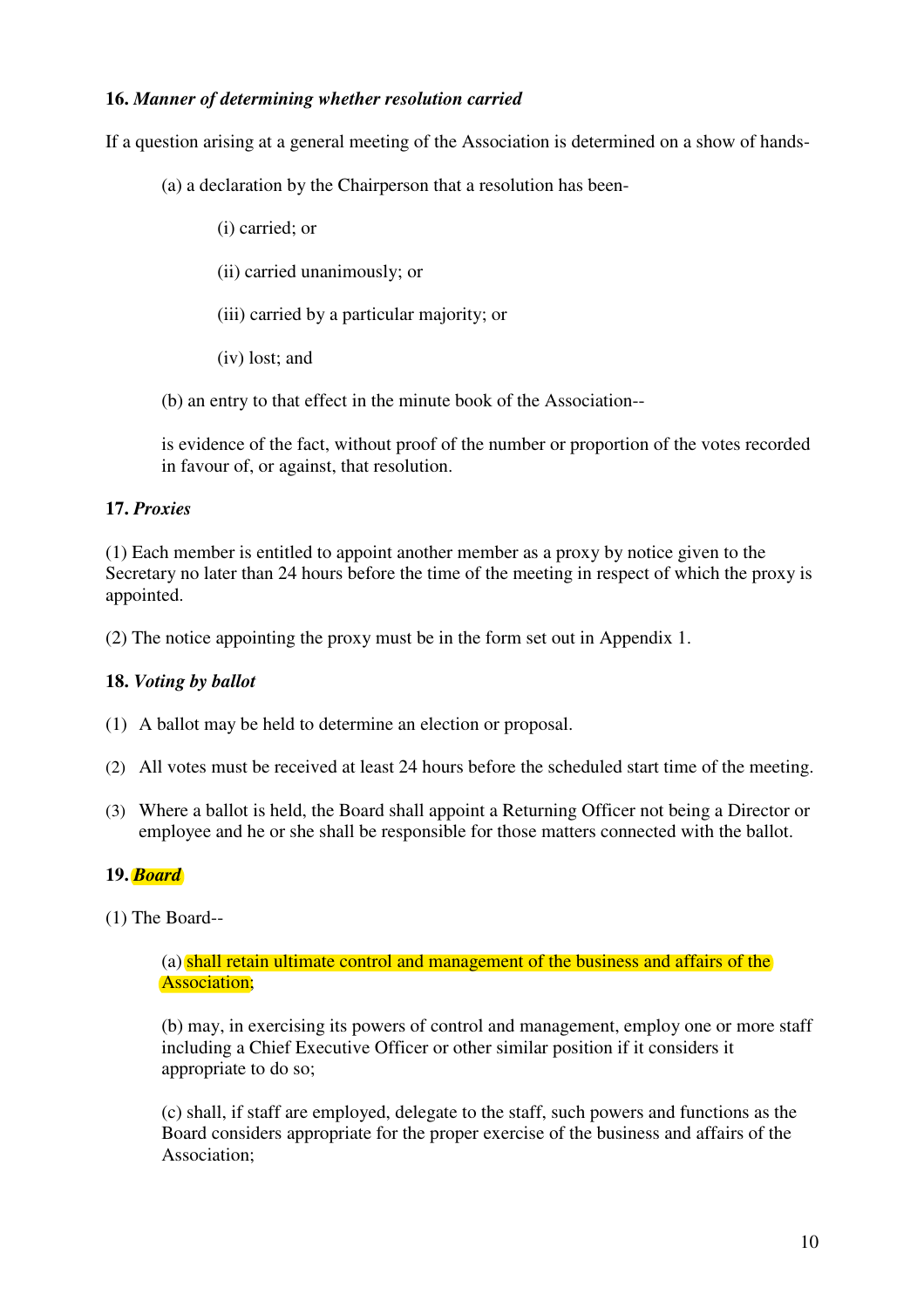(c) shall exercise all such powers and functions as may be exercised by the Association other than those powers and functions that are delegated to employed staff (if any) and other than those required by these Rules to be exercised by general meetings of the members of the Association; and

(c) subject to these Rules, the Act and the Regulations, has power to perform all such acts and things as appear to the Board to be essential for the proper management of the business and affairs of the Association.

(2) The Board shall consist of--

(a) the officers of the Association; and

(b) not less than three and not more than seven ordinary members--

each of whom shall be elected in accordance with rule 23.

#### **20.** *Office holders*

- (1) The officers of the Association shall be--
	- (a) a President;
	- (b) a Vice-President;
	- (c) a Treasurer; and
	- (d) a Secretary.

(2) The provisions of rule 23, so far as they are applicable and with the necessary modifications, apply to and in relation to the election of persons to any of the offices referred to in sub-rule (1).

(3) Each officer of the Association shall hold office until the annual general meeting after the date of his or her election but is eligible for re-election to the office.

(4) In the event of a casual vacancy in any office referred to in sub-rule (1), the Board may appoint one of its members to the vacant office and the member appointed may continue in office up to and including the conclusion of the annual general meeting next following the date of the appointment.

## **21.** *Ordinary members of the Board*

(1) There shall be not less than three and not more than seven ordinary Board members.

(2) In the event of a casual vacancy occurring in the office of a member of the Board, the Board may appoint a member of the Association to fill the vacancy and the member so appointed as a Board member shall hold office, subject to these Rules, until the conclusion of the next Annual General Meeting following the date of their appointment, at which time the Board member will be eligible for re-election to the Board and rules  $8(3)(c)$ ,  $23(1)$  and  $23(3)$ will apply.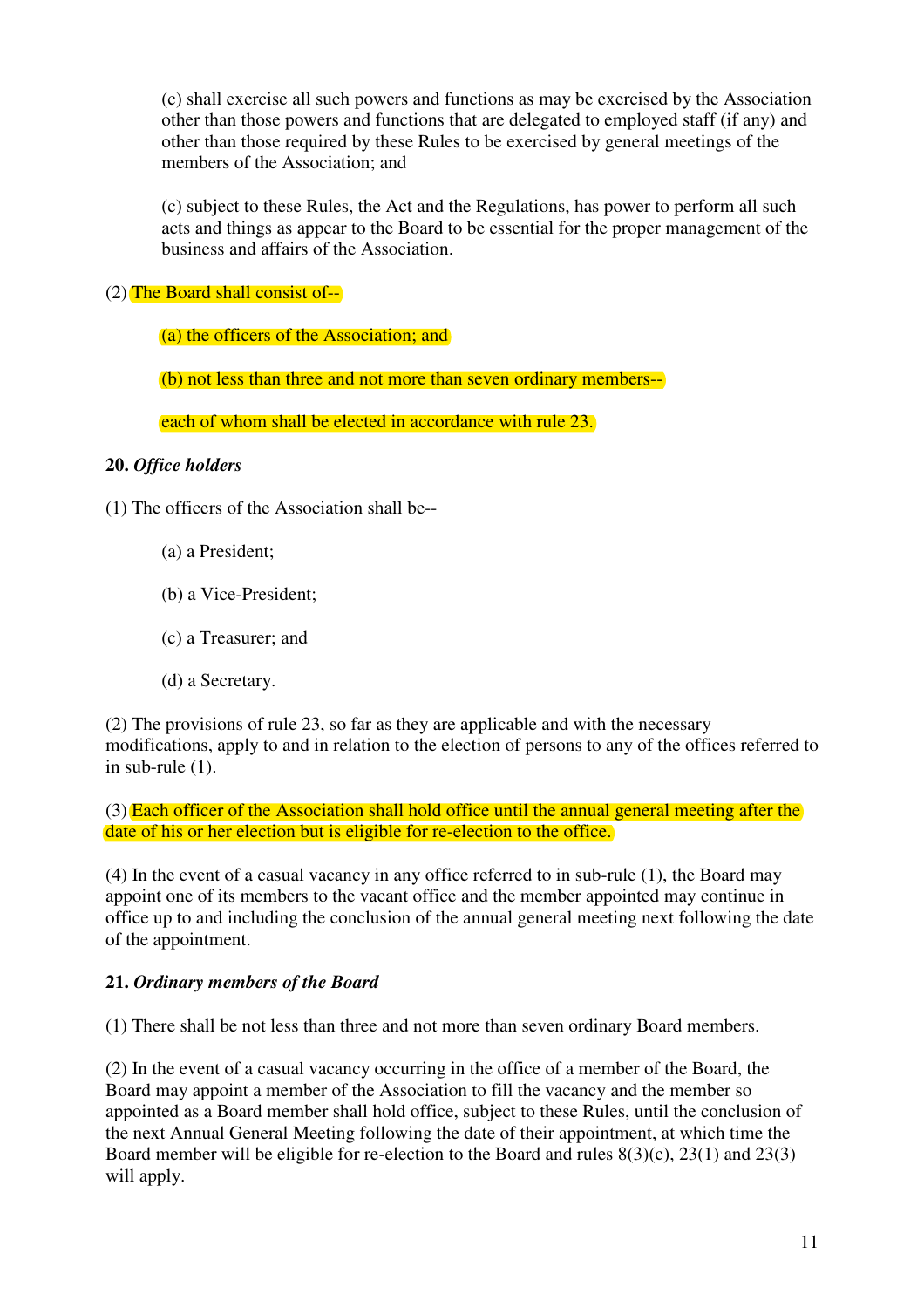(3) The Board may establish procedures by which it shall appoint an ordinary member of the Board and must comply with those procedures in appointing such a member to the Board.

**22.** *Election of officers and ordinary Board members*

(1) As required by rule  $8(3)(c)$ , the members of the Association shall elect the members of the Board at the Annual General Meeting in accordance with rule 8(3)(c) and sub-rule (3).

(2) The members of the Board shall, at the next meeting of the Board, elect the officers of the Association.

(3) Subject to these Rules, each member of the Board elected at an Annual General Meeting pursuant to rule 23(1) shall hold office until the conclusion of the second annual general meeting following their election and shall then be eligible for re-election for not more than two further two-year terms.

(4) Nominations of candidates for election as members of the Board must be--

(a) made in writing, signed by the nominee and not less than one other member of the Association; and

(b) delivered to the Secretary of the Association not less than 14 days before the date fixed for the holding of the annual general meeting.

(5) If insufficient nominations are received to fill all vacancies on the Board or the number of nominations equals the number of vacancies, those Board members not up for re-election shall be deemed to have the power to appoint casual vacancies pursuant to rule 22(2).

(6) If the number of nominations exceeds the number of vacancies to be filled, a ballot must be held.

(7) The ballot for the election of Board members must be conducted at the annual general meeting in such manner as the Board may direct.

(8) Members who are employees of the Association are not eligible for election to the Board.

#### **23.** *Vacancies*

The office of a Board member becomes vacant if the Board member--

(a) ceases to be a member of the Association; or

(b) becomes an insolvent under administration within the meaning of the Corporations Law; or

(c) resigns from office by notice in writing given to the Secretary; or

(d) fails to attend more than three consecutive Board meetings without written explanation.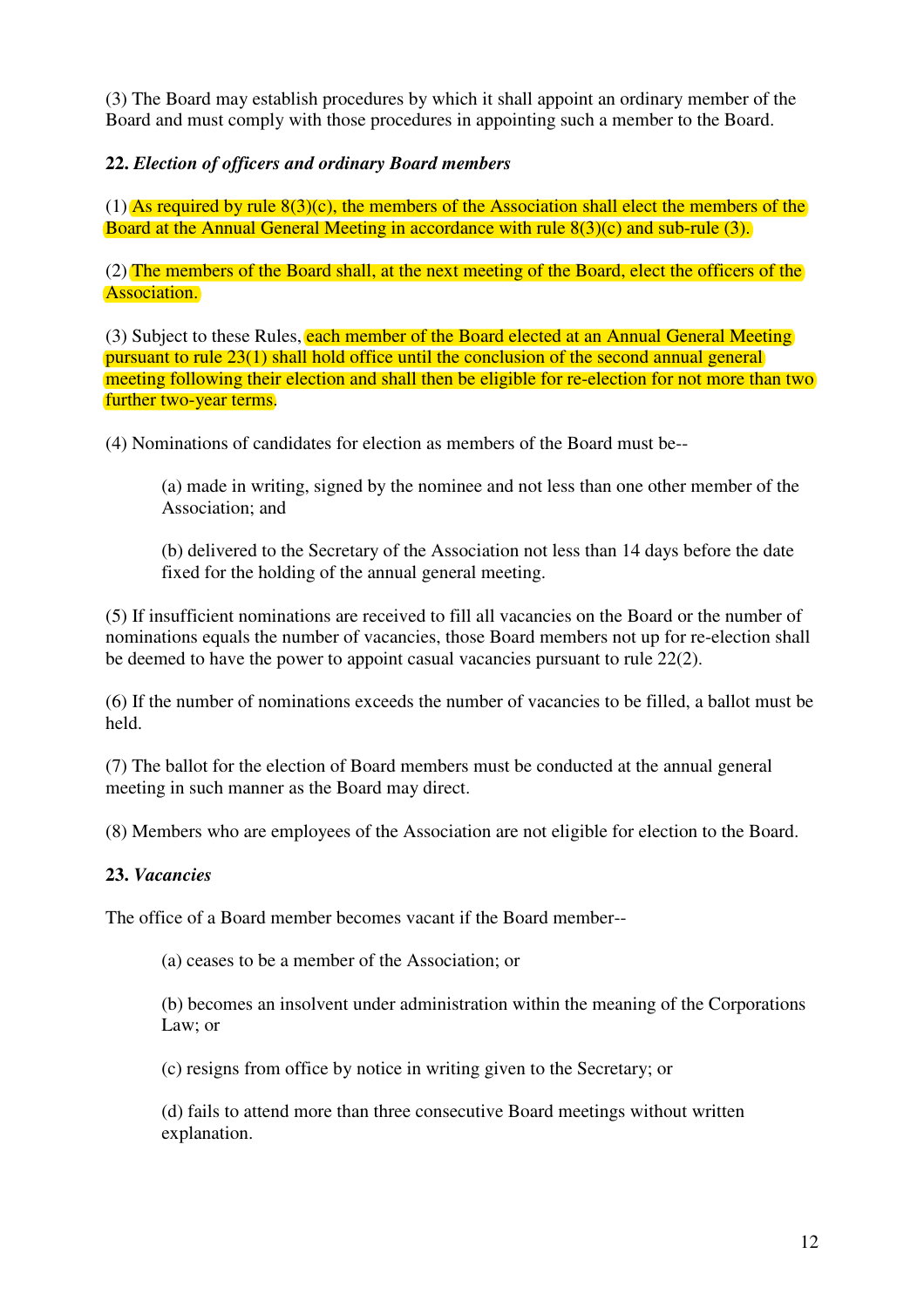#### **24.** *Performance of Board Powers*

(1) The Board shall be responsible for the preparation, review, revision and amendment of such policies, procedures and guidance documents as it considers necessary for the proper exercise of the business and affairs of the Association.

(2) Once created, but subject to review, revision and amendment by or on behalf of the Board, the policies, procedures and guidance documents prepared by and on behalf of the Board in accordance with sub-rule (2) shall bind the exercise of powers by the Board or, in the case of delegated powers, the staff.

(3) No person can make any major public statement on behalf of the Association unless authorised by the Board or under powers delegated to that person by the Board.

#### **25.** *Meetings of the Board*

(1) The **Board must meet at least seven times in each year** at such place and such times as the Board may determine.

(2) Special meetings of the Board may be convened by the President or by any three members of the Board.

#### **26.** *Notice of Board meetings*

(1) Notice of each Board meeting must be given to each Board member at least 2 business days before the date of the meeting.

(2) Written notice must be given to Board members of any special meeting specifying the general nature of the business to be conducted and no other business may be conducted at such a meeting.

#### **27.** *Quorum for Board meetings*

(1) Any five Board members of the Board constitute a quorum for the conduct of the business of a meeting of the Board.

(2) No business may be conducted unless a quorum is present.

(3) If within half an hour of the time appointed for the meeting a quorum is not present--

(i) in the case of a special meeting--the meeting lapses;

(ii) in any other case--the meeting shall stand adjourned to the same place and the same time and day in the following week.

(4) The Board may act notwithstanding any vacancy on the Board.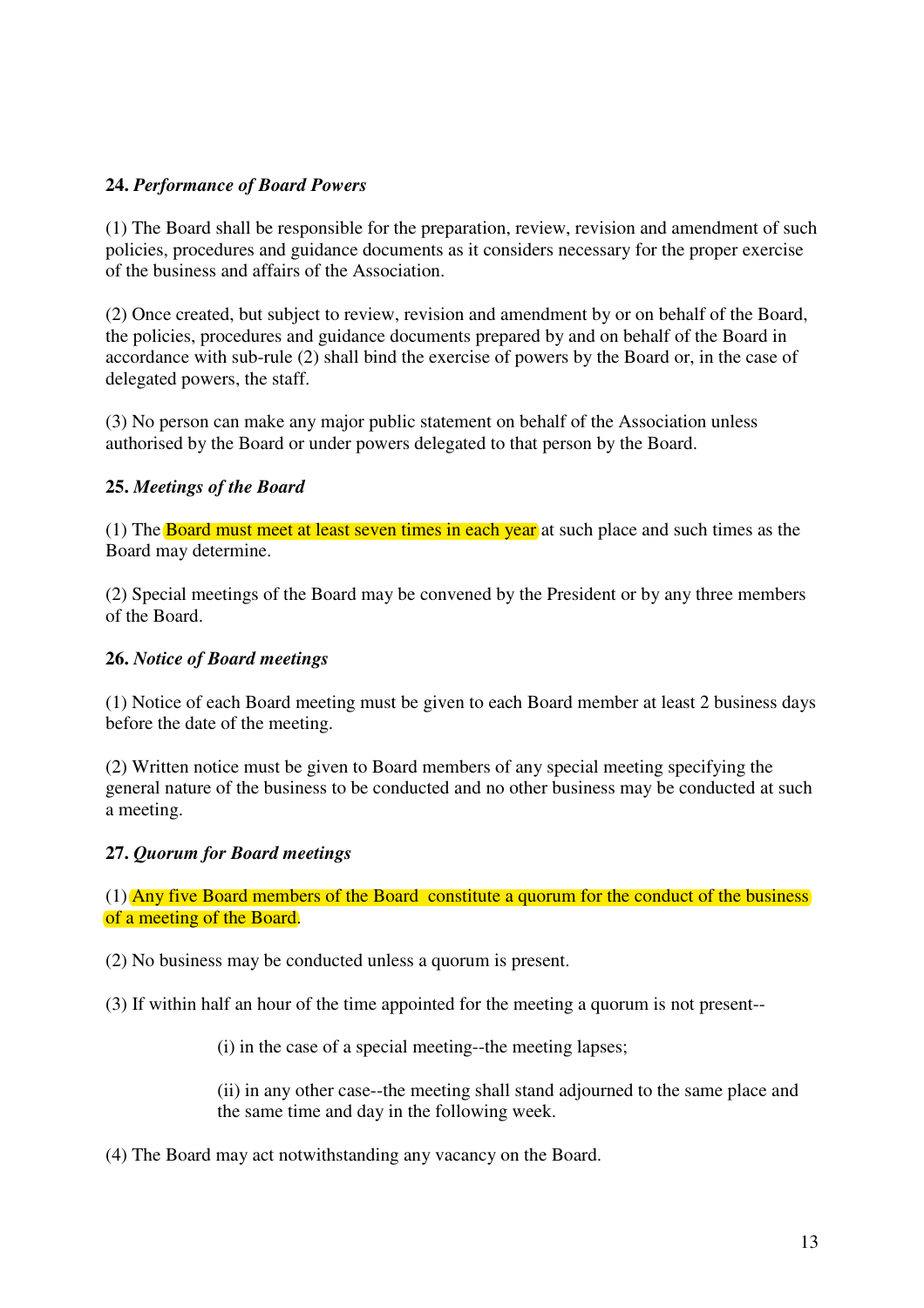(5) The Board may invite one or more staff members to all or any of its meetings but an employee of the Association may not vote at any such meeting.

## **28.** *Presiding at Board meetings*

At meetings of the Board -

(a) the President or, in the President's absence, the Vice-President presides; or

(b) if the President and the Vice-President are absent, or are unable to preside, the members present must choose one of their number to preside.

## **29.** *Voting at Board meetings*

(1) Questions arising at a Board meeting, or at a meeting of any sub-committee appointed by the Board, shall be determined on a show of hands or, if a member requests, by a poll taken in such manner as the person presiding at that meeting may determine.

(2) Each member present at a meeting of the Board, or at a meeting of any sub-committee appointed by the Board (including the person presiding at the meeting), is entitled to one vote and, in the event of an equality of votes on any question, the person presiding may exercise a second or casting vote.

## **30.** *Removal of Board member*

(1) The Association in general meeting may, by resolution, remove any Board member before the expiration of the member's term of office and appoint another member in his or her place to hold office until the expiration of the term of the first-mentioned member.

(2) A member who is the subject of a proposed resolution referred to in sub-rule (1) may make representations in writing to the Secretary or President of the Association (not exceeding a reasonable length) and may request that the representations be provided to the members of the Association.

(3) The Secretary or the President may give a copy of the representations to each member of the Association or, if they are not so given, the member may require that they be read out at the meeting.

## **31.** *Minutes of Board meetings*

The Secretary of the Association must ensure that minutes of the Board's resolutions and proceedings of each general meeting, and each Board meeting are kept in a safe place, together with a record of the names of persons present at such meetings.

## **32.** *Funds*

(1) The Treasurer of the Association must ensure that appropriate systems, in keeping with good accounting practices, are undertaken by the Association in -

(a) the collection and receipt of all moneys due to the Association and all payments made by the Association; and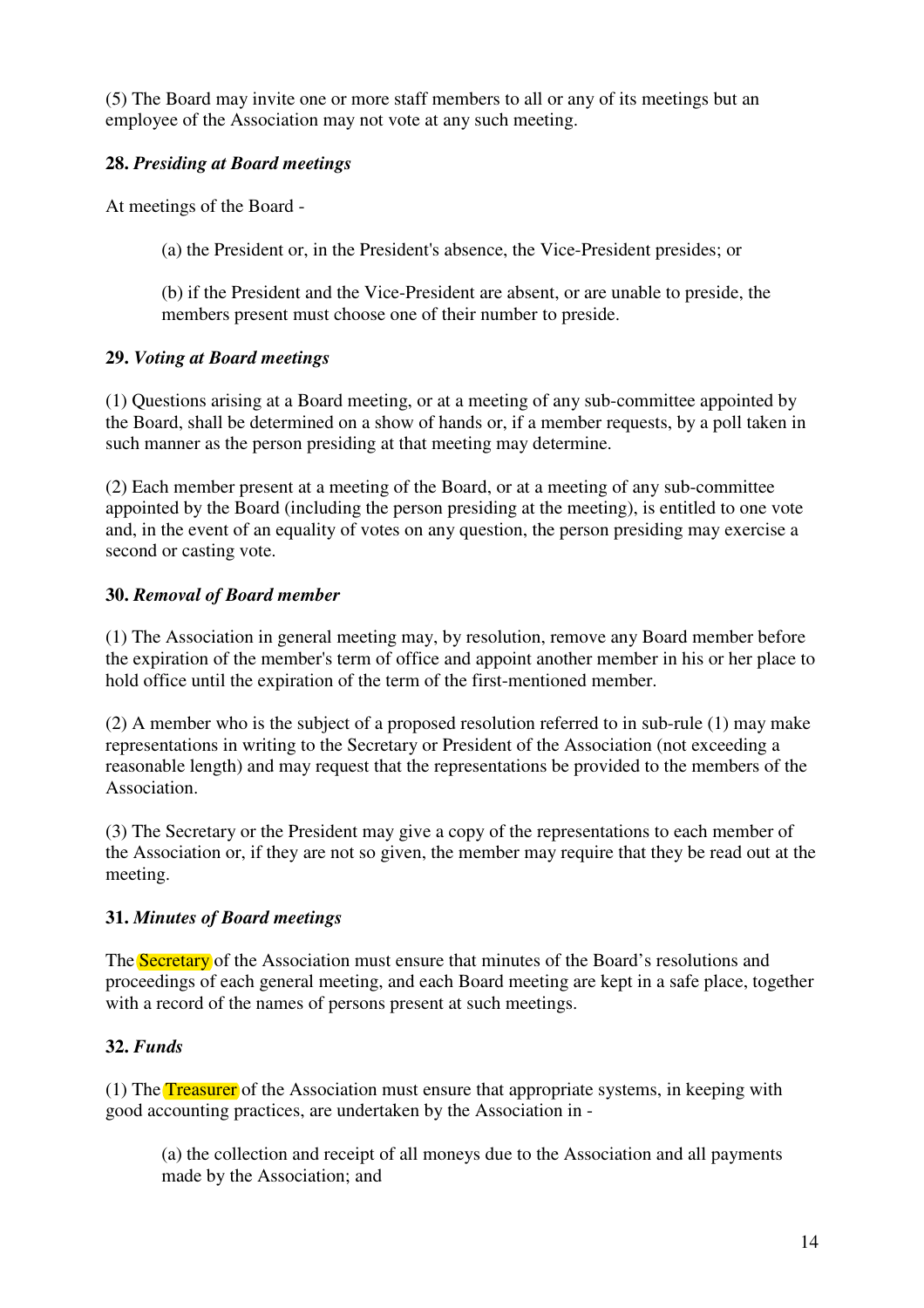(b) the keeping of correct accounts and books showing the financial affairs of the Association with full details of all receipts and expenditure connected with the activities of the Association.

(2) All cheques, drafts, bills of exchange, promissory notes and other negotiable instruments must be signed by two members of the Board or otherwise in accordance with arrangements approved by the Treasurer, such approval to be reviewed on at least an annual basis.

(3) The funds of the Association shall be derived from annual subscriptions, donations and such other sources as the Board determines.

#### **33.** *Notice to members*

Any notice that is required to be given to a member, by on behalf of the Association, under these Rules may be given by personal delivery, prepaid post, facsimile transmission, email or other form of electronic transmission provided that such notice is addressed to the member at that member's address shown in the register of members.

### **34.** *Winding up*

In the event of the winding up or the cancellation of the incorporation of the Association, the assets of the Association must be disposed of in accordance with the provisions of the Act.

#### **35.** *Custody and inspection of books and records*

(1) Except as otherwise provided in these Rules, the Secretary must take such steps as are reasonable in the circumstances to ensure that a copy of these Rules, the trust deed for the Renewable Energy Development Trust, all books, documents and securities of the Association are kept safe and secure.

(2) Subject to any privacy policy created by the Association and adopted by the Board, a copy of these Rules, the trust deed for the Renewable Energy Development Trust, all accounts, books, securities and any other relevant documents of the Association must be available for inspection free of charge by any member upon request.

(3) Subject to any privacy policy created by the Association and adopted by the Board, a member may make a copy of these Rules, the trust deed for the Renewable Energy Development Trust, any accounts, books, securities and any other relevant documents of the Association.

#### **36.** *Renewable Energy Development Trusts Fund*

(1) In order to comply with the requirements of the Income Tax Assessment Act 1997 and the requirements of the Federal Department responsible for the environment, the Association must:

(a) inform the Department responsible for the environment as soon as possible if:

(i) it changes its name or the name of the Renewable Energy Development Trusts Fund; or

(ii) there is any change to the membership of the management committee of the Renewable Energy Development Trusts Fund; or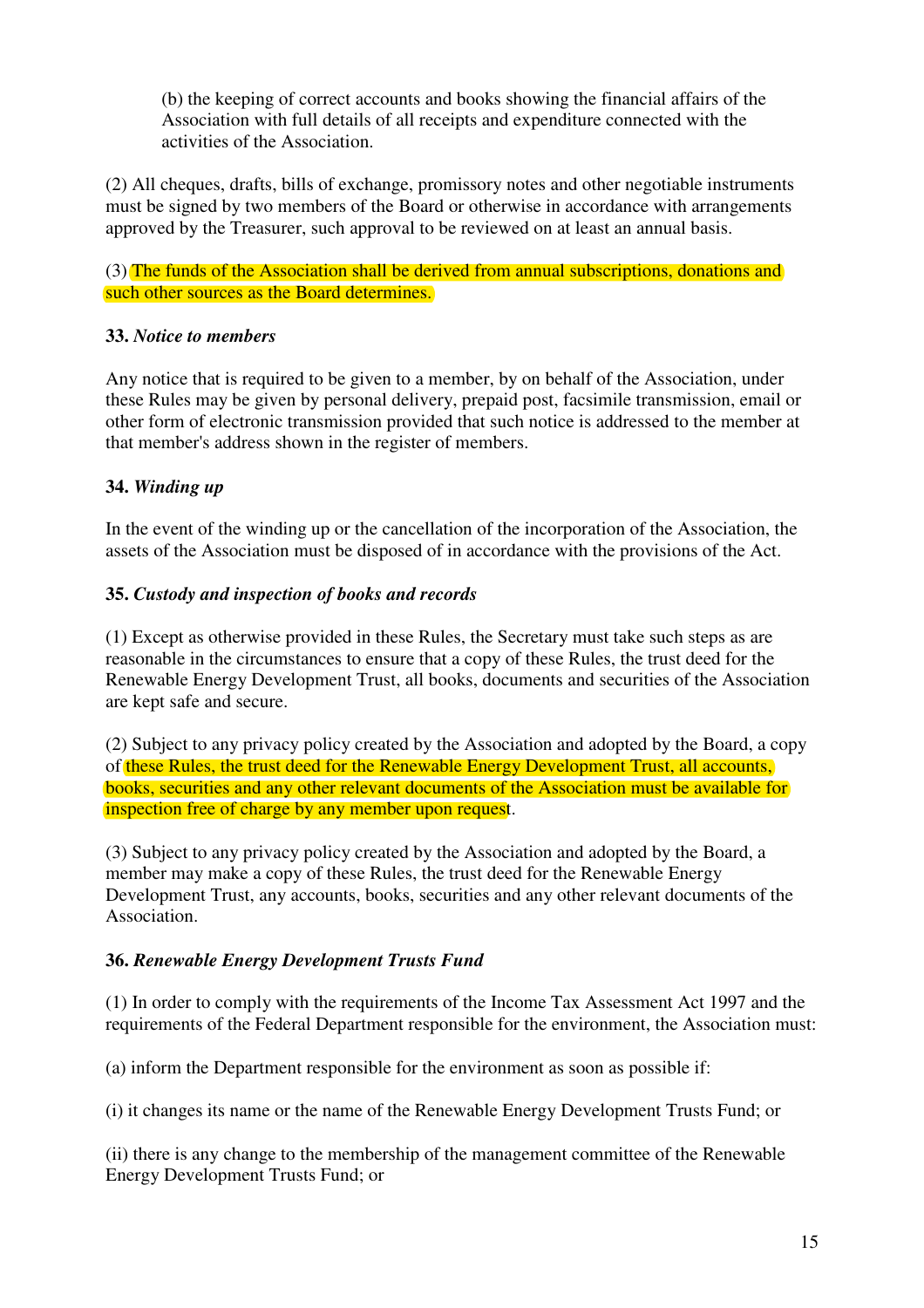(iii) there has been any departure from the model rules for public funds located in the Guidelines to the Register of Environmental Organisations;

(b) The Association agrees to comply with any rules that the Federal Treasurer and the Minister with responsibility for the environment make to ensure that gifts made to the fund are only used for its principal purpose.

(c) The income and property of the organization shall be used and applied solely in promotion of its objects and no portion shall be distributed, paid or transferred directly or indirectly by way of dividend, bonus or by way of profit to members, Directors or Trustees of the Association or the Renewable Energy Development Trusts Fund.

(d) Any allocation of funds or property to other persons or organizations will be made in accordance with the established purposes of the Association and will not be influenced by the preference of the donor.

(e) In case of the winding-up of the Renewable Energy Development Trusts Fund, any surplus assets are to be transferred to another fund with similar objectives that is on the Register of Environmental Organisations.

(f) Statistical information requested by the Department responsible for the environment on donations to the Renewable Energy Development Trusts Fund will be provided within four months of the end of financial year.

(g) An audited statement for the Association and the Renewable Energy Development Trusts Fund will be supplied with the annual statistical return. The statement will provide information on the expenditure of public monies and the management of public fund assets.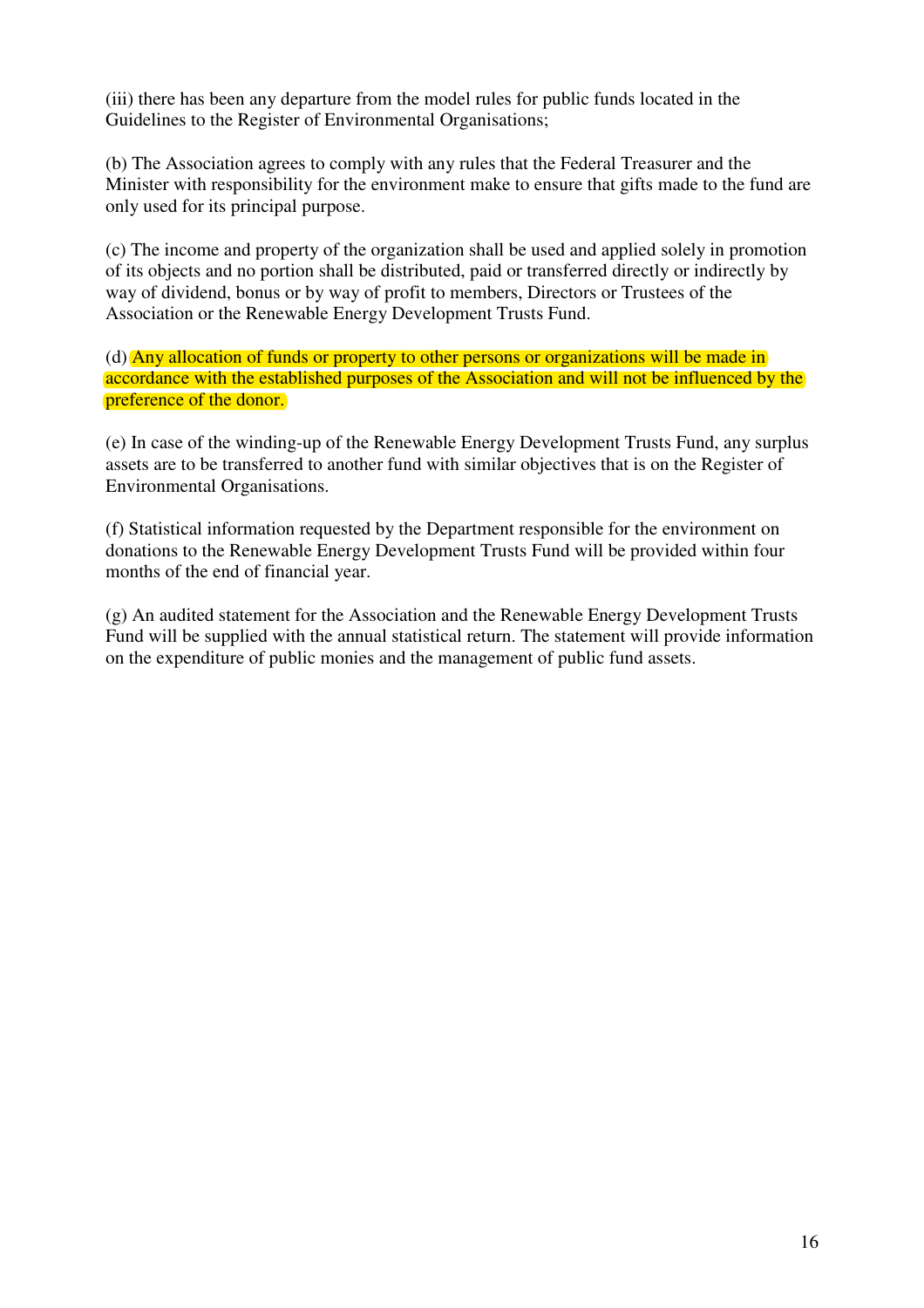## APPENDIX 1

#### **FORM OF APPOINTMENT OF PROXY**

| (name)    |                                    |
|-----------|------------------------------------|
|           |                                    |
| (address) |                                    |
|           |                                    |
|           |                                    |
|           | (name of Incorporated Association) |
|           |                                    |
|           |                                    |
|           | (name of proxy holder)             |
|           |                                    |
|           |                                    |
|           | (address of proxy holder)          |

being a member of that Incorporated Association, as my proxy to vote for me on my behalf at the annual/special/general\* meeting of the Association, to be held on-

…………………………… (*date of meeting*)

and at any adjournment of that meeting.

I authorise my proxy to vote on my behalf: (a) at their discretion\* (b) in favour of\* (c)against\* the following resolution (insert details of resolution).

……………………………….. Signed Date

\*delete if not applicable